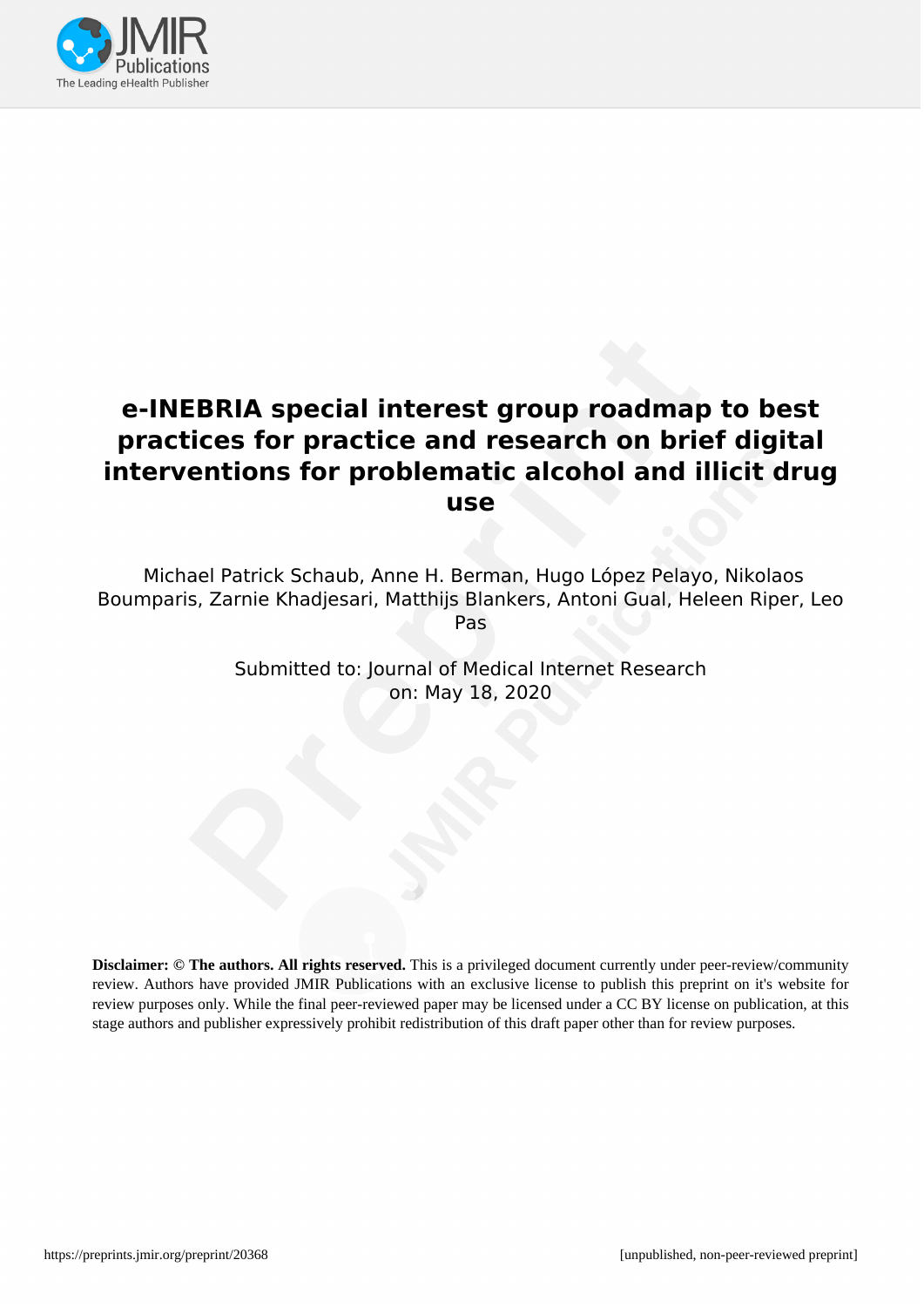# **Table of Contents**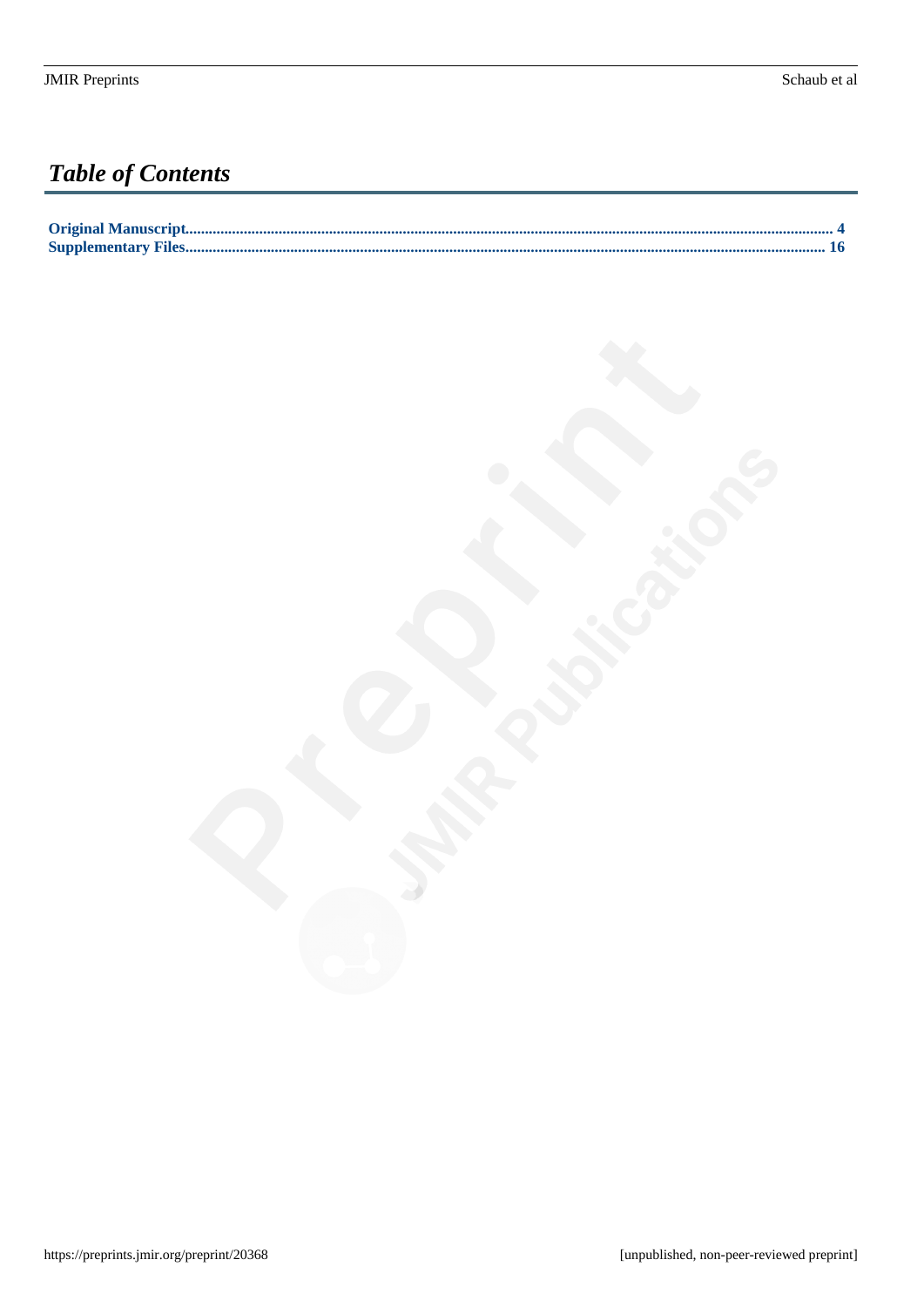# e-INEBRIA special interest group roadmap to best practices for practice and research on brief digital interventions for problematic alcohol and illicit drug use

Michael Patrick SchaubPhD, ; Anne H. BermanPhD, ; Hugo López PelayoPhD, ; Nikolaos BoumparisMA, ; Zarnie KhadjesariPhD, ; Matthijs BlankersPhD, ; Antoni GualMD, ; Heleen RiperPhD, ; Leo PasPhD,

**Corresponding Author:** Michael Patrick SchaubPhD, Phone: +410444481165 Email: michael.schaub@isgf.uzh.ch

# *Abstract*

**Background:** There is huge potential for scaling up the delivery of brief interventions for alcohol and illicit drug use, given the increasing coverage and technologies of e-digital interventions, including applications for smartphones and tablets. However, while the quantity of digital interventions is increasing rapidly, the involvement of brief-intervention researchers and the development of good practices has just begun.

Roadmap:

In 2018, the Special Interest Group on digital interventions from the International Network on Brief Interventions for Alcohol & Other Drugs (e-INEBRIA SIG) initiated a conversation on possible avenues of future research, which subsequently turned into a roadmap for digital interventions during further discussions. This roadmap consists of points considered relevant for future research, ongoing technological developments, and their implementation across a continuum of prevention and care. Moreover, it outlines starting points for the diversification of brief digital interventions, as well as next steps for quality improvement and implementation in public health and clinical practice.

**Conclusions:** The roadmap of the e-INEBRIA SIG on digital interventions is a starting point that indicates relevant next steps and provides orientation for researchers and interested practitioners in the ambiguous literature and complexity of current digital interventions.

(JMIR Preprints 18/05/2020:20368) DOI: https://doi.org/10.2196/preprints.20368

#### **Preprint Settings**

1) Would you like to publish your submitted manuscript as preprint?

Please make my preprint PDF available to anyone at any time (recommended).

Please make my preprint PDF available only to logged-in users; I understand that my title and abstract will remain visible to all users. Only make the preprint title and abstract visible.

No, I do not wish to publish my submitted manuscript as a preprint.

2) If accepted for publication in a JMIR journal, would you like the PDF to be visible to the public?

#### ◆ Yes, please make my accepted manuscript PDF available to anyone at any time (Recommended).

Yes, but please make my accepted manuscript PDF available only to logged-in users; I understand that the title and abstract will remain v Yes, but only make the title and abstract visible (see Important note, above). I understand that if I later pay to participate in <a href="http://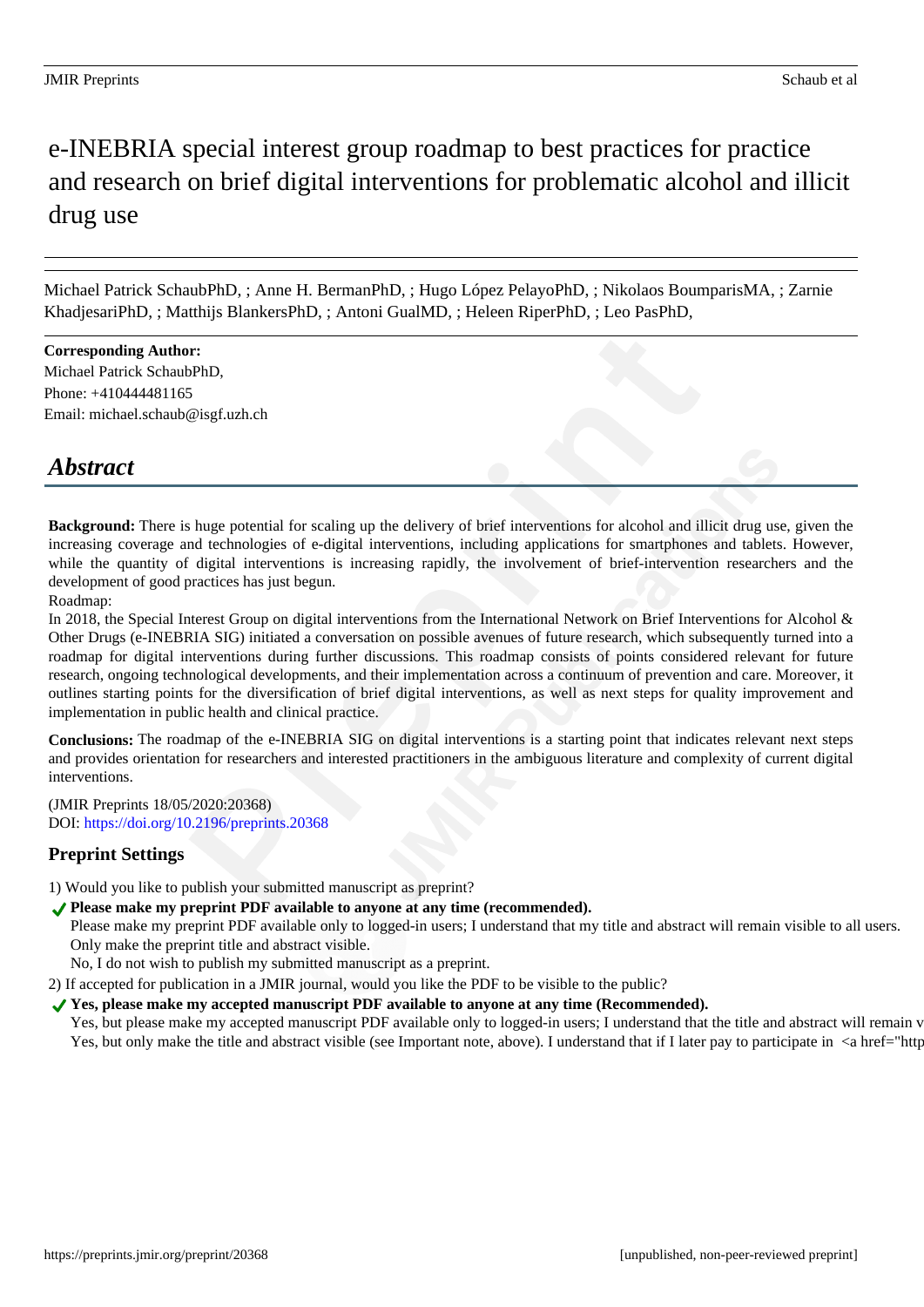# <span id="page-3-0"></span>**Original Manuscript**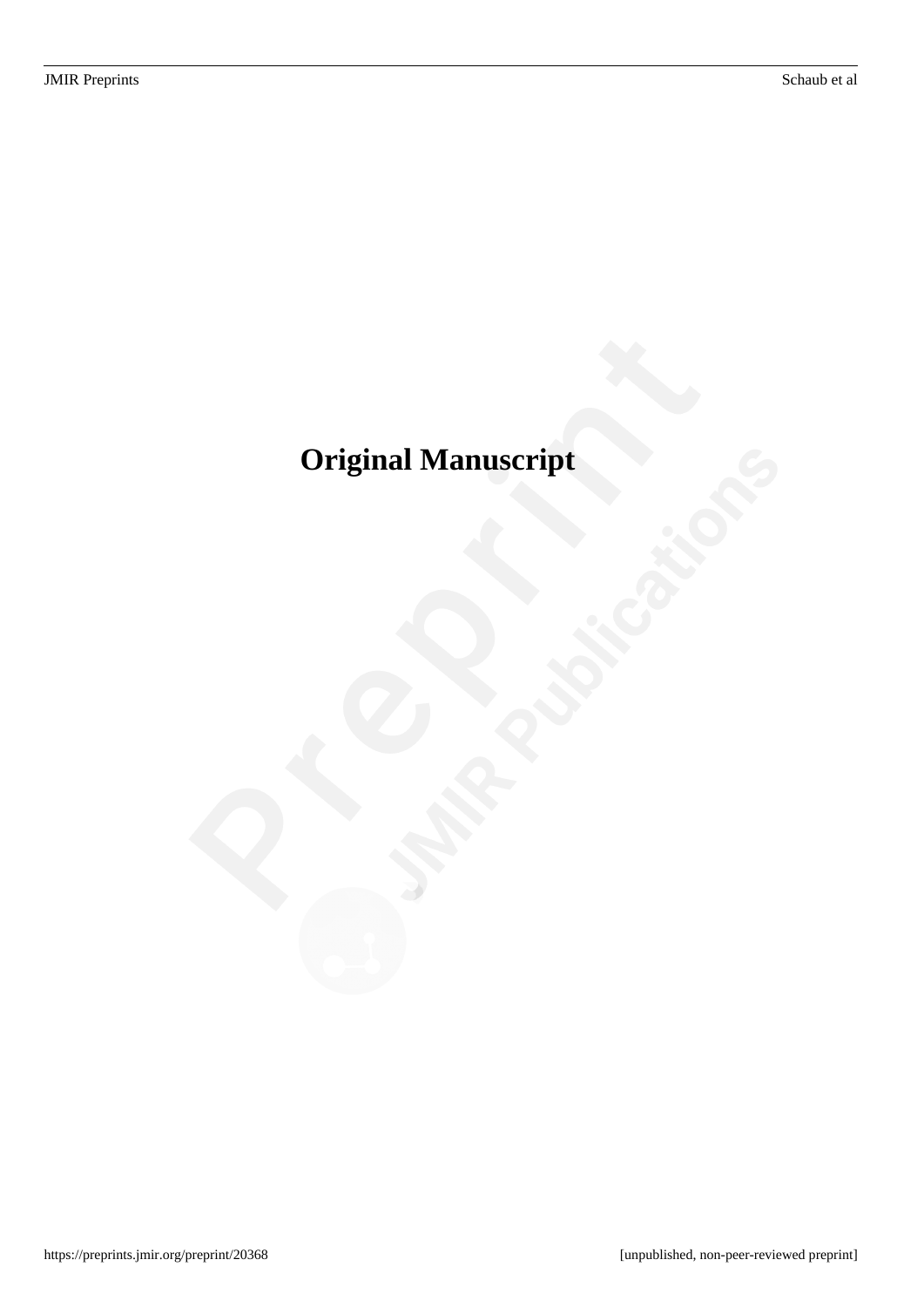# **e-INEBRIA special interest group roadmap to best practices for practice and research on brief digital interventions for problematic alcohol and illicit drug use**

Michael P. Schaub<sup>1\*</sup>, Anne H. Berman<sup>2,3</sup>, Hugo López Pelayo<sup>4,5,6</sup>, Nikolaos Boumparis<sup>7</sup>,

Zarnie Khadjesari<sup>8</sup>, Matthijs Blankers<sup>9,10,11</sup>, Antoni Gual<sup>12</sup>, Heleen Riper<sup>13</sup>, Leo Pas<sup>14</sup>

<sup>1</sup> Swiss Research Institute for Public Health and Addiction ISGF, associated to the University of Zurich, Konradstrasse 32, Zürich, 8005, Switzerland; michael.schaub@isgf.uzh.ch

<sup>2</sup> Centre for Psychiatry Research, Department of Clinical Neuroscience, Karolinska Institutet, & Stockholm Health Care Services, Stockholm County Council, Norra Stationsgatan 69, SE-11364 Stockholm, Sweden; anne.h.berman@ki.se <sup>3</sup> Department of Psychology, Uppsala University, Uppsala, Sweden

<sup>4</sup>Grup Recerca Addicions Clínic (GRAC-GRE), Department of Psychiatry, Clinical Institute of Neuroscience, Hospital

Clínic i Universitari de Barcelona, Universitat de Barcelona, Villarroel, 170, 08036 Barcelona, Catalonia, Spain; HLOPEZ@clinic.cat

<sup>5</sup> Institut d'Investigacions Biomèdiques August Pi i Sunyer (IDIBAPS), Rosselló, 149, 08036 Barcelona, Catalonia, Spain

<sup>6</sup> Red de Trastornos Adictivos, RETICS, C/ Sinesio Delgado, 4, 28029 Madrid, Spain

<sup>7</sup>Department of Clinical, Neuro- and Developmental Psychology, Amsterdam Public Health Research Institute, Vrije Universiteit Amsterdam, Van der Boechorststraat 7, 1081 BT Amsterdam, Netherlands; n.boumparis@vu.nl

<sup>8</sup> School of Health Sciences, Edith Cavell Building, University of East Anglia, Norwich Research Park, Norwich, UK NR4 7TJ; z.khadjesari@uea.ac.uk

<sup>9</sup>Trimbos Institute, The Netherlands Institute of Mental Health and Addiction, Da Costakade 45, 3521VS, Utrecht, the Netherlands; mblankers@trimbos.nl

 $10$  Department of Research, Arkin Mental Health Care, Klaprozenweg 111, 1033NN, Amsterdam, the Netherlands

 $11$  Amsterdam UMC, Location AMC, Department of Psychiatry, University of Amsterdam, Meibergdreef 9, 1105AZ, Amsterdam, the Netherlands

<sup>12</sup> Hospital Clinic, Psychiatry Department, Neurosciences Institute, 08036 Barcelona, Spain; TGUAL@clinic.cat

<sup>13</sup> VU University Amsterdam, Faculty of Behavioural and Movement Sciences, Department of Clinical, Neuro and Developmental Psychology, Section of Clinical Psychology, Van der Boechorststraat 7, 1081 BT Amsterdam, the Netherlands; h.riper@vu.nl

<sup>14</sup> Academic Center General Practice, Catholic University Leuven, Kapucijnenvoer 33, Blok J, 3000 Leuven, Belgium;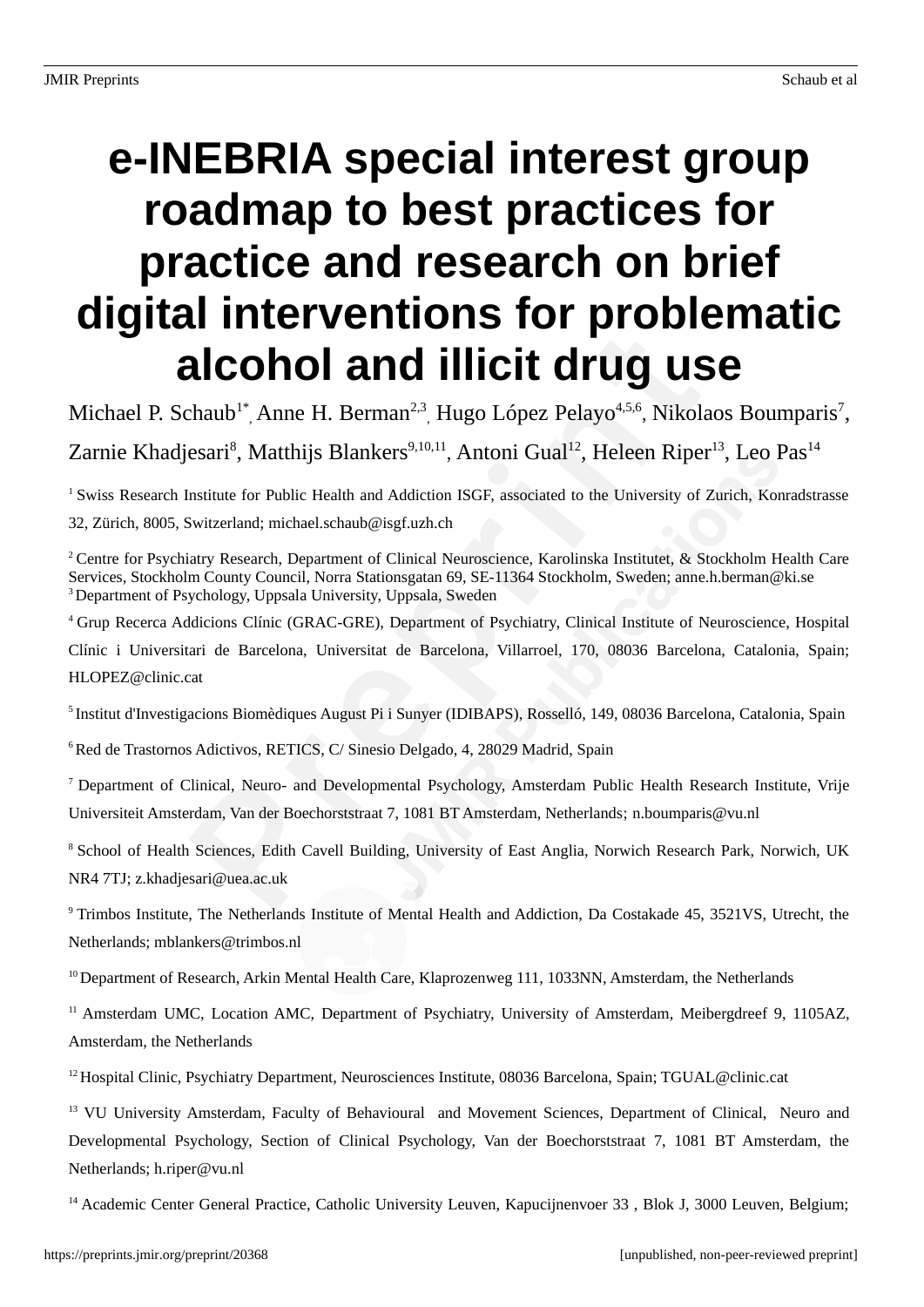#### JMIR Preprints Schaub et al

lodewijkpas@gmail.com

\* Corresponding author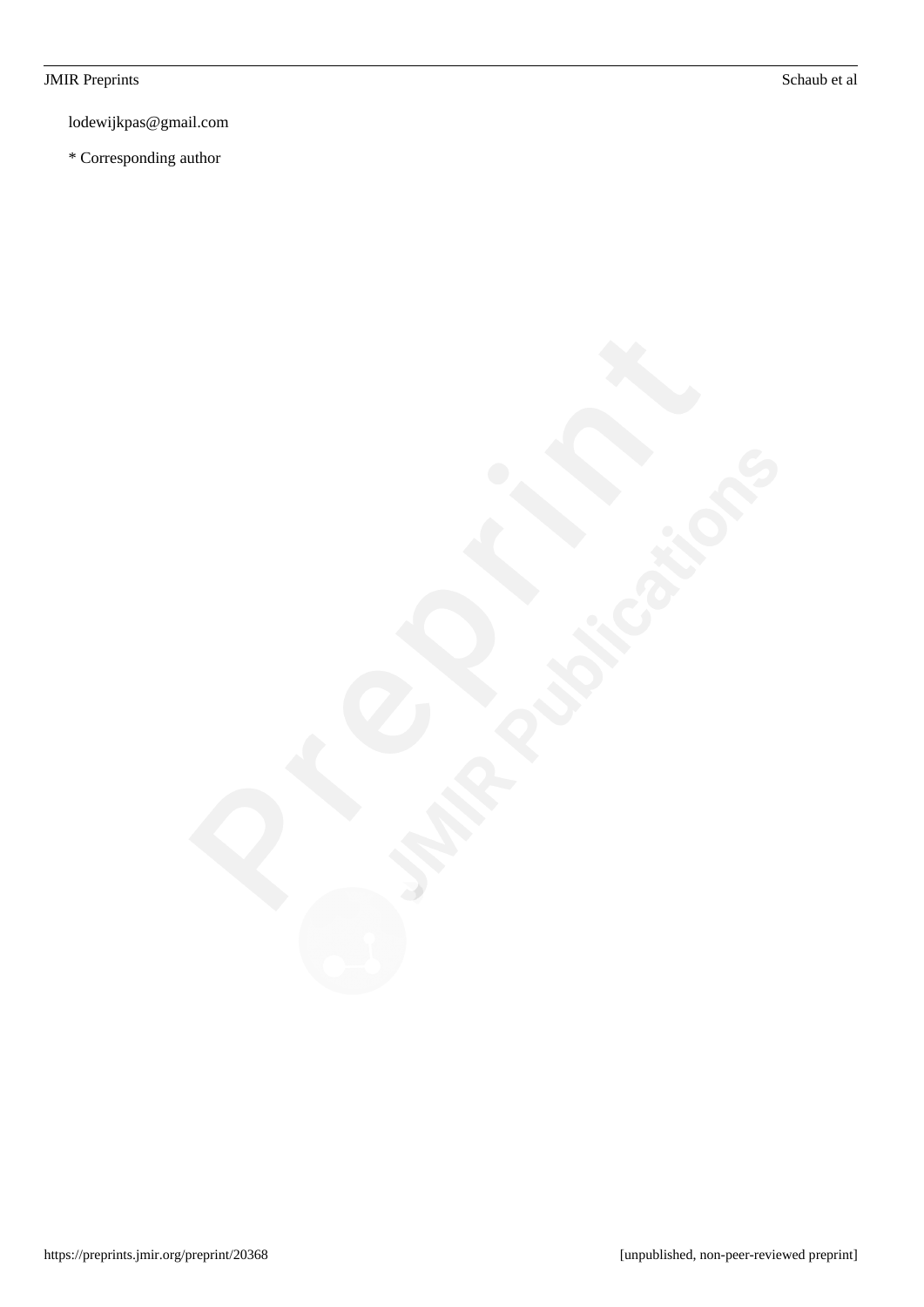# **Abstract**

#### **Background**

There is huge potential for scaling up the delivery of brief interventions for alcohol and illicit drug use, given the increasing coverage and technologies of e-digital interventions, including applications for smartphones and tablets. However, while the quantity of digital interventions is increasing rapidly, the involvement of brief-intervention researchers and the development of good practices has just begun.

#### **Roadmap**

In 2018, the Special Interest Group on digital interventions from the International Network on Brief Interventions for Alcohol & Other Drugs (e-INEBRIA SIG) initiated a conversation on possible avenues of future research, which subsequently turned into a roadmap for digital interventions during further discussions. This roadmap consists of points considered relevant for future research, ongoing technological developments, and their implementation across a continuum of prevention and care. Moreover, it outlines starting points for the diversification of brief digital interventions, as well as next steps for quality improvement and implementation in public health and clinical practice.

#### **Conclusions**

The roadmap of the e-INEBRIA SIG on digital interventions is a starting point that indicates relevant

next steps and provides orientation for researchers and interested practitioners in the ambiguous

literature and complexity of current digital interventions.

#### **Keywords**

Brief interventions, mobile applications, good practice, implementation research, quality assurance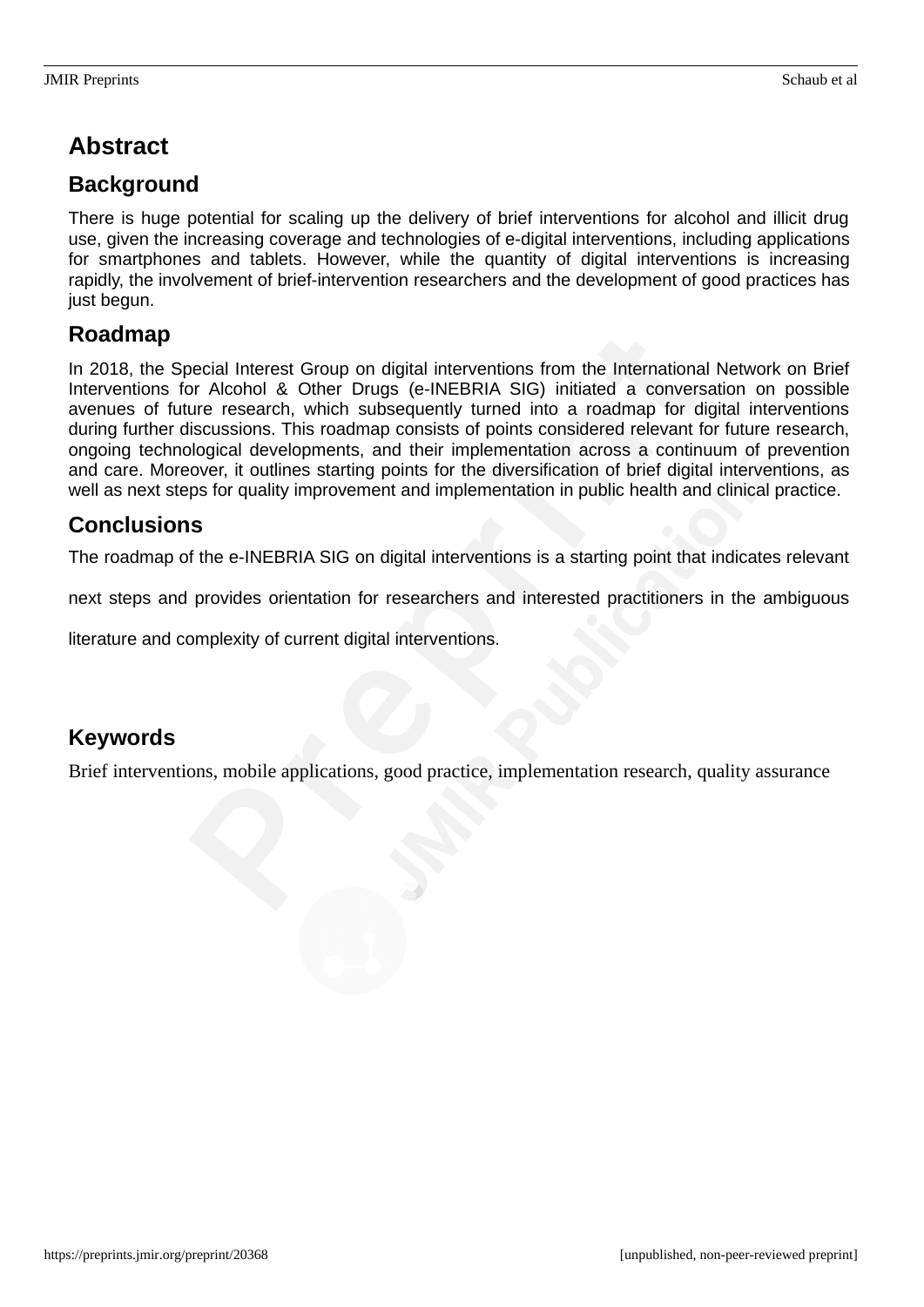#### **1. Background**

The Special Group on digital interventions from the *International Network on Brief Interventions for Alcohol & Other Drugs (e-INEBRIA SIG)* was launched at the INEBRIA conference in Lausanne (2016), and took part in INEBRIA conferences in 2017 (New York) and 2018 (Santiago de Chile). During the conference in Santiago de Chile, the *e-INEBRIA SIG* discussed possible avenues for further research that subsequently, in continued meetings, turned into a roadmap, as presented in this commentary. In particular, the *e-INEBRIA SIG* generally is interested in the potential of e-health technologies for brief interventions in health and other settings to reduce the harms produced by alcohol, drug use and gambling.

There is a huge potential for scaling up the delivery of brief interventions, given the increasing coverage in high as well as in middle and low income countries worldwide of smartphones, wearables and other connected devices, and the rise of new technologies like geo-tagging and chatbots. Knowing which technologies can be successfully applied in target groups of alcohol and drug users, and which components of interventions are essential to reduce harm could help to enhance their impact at a public health level.

One strategy to foster evidence-based developments is to keep track of ongoing scientific developments, including periodic reviews and meta-analyses on the effectiveness and implementation of internet interventions for alcohol and other substances. Recent meta-analyses have demonstrated the effectiveness of internet interventions at reducing alcohol use in alcohol misusers (Riper et al. 2018), reducing cannabis use in cannabis misusers at least in the short-term (Boumparis et al. 2019), and reducing drug use among opioid and mixed-drug users (Boumparis et al. 2017). Moreover, first individual patient data (IPD) meta-analyses could, due to their large pooled samples, help to identify initial trends in subgroups (e.g., Riper et al. 2018).

However, there is a problem with most digital interventions developed as part of scientific studies,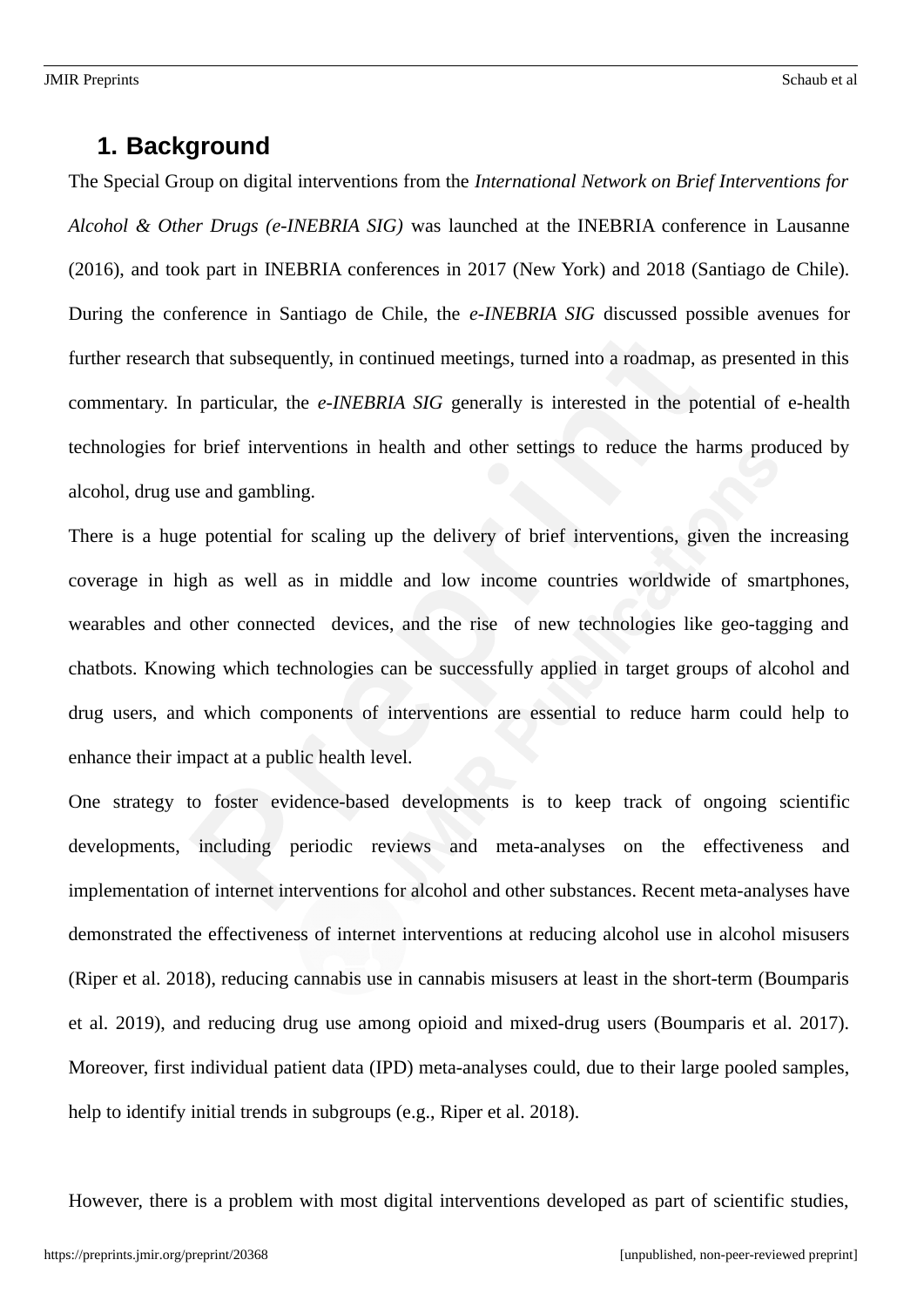since they often lack funding for their maintenance after study completion. A recent review on such interventions in the alcohol field identified 72 trials assessing alcohol interventions, among which only eight (11%) remained accessible, mostly internet-based interventions (Rogers et al. 2017).

While numerous digital interventions are available, aiming to reduce substance use, most lack evidence-based brief intervention content, have never been evaluated for effectiveness, and have been developed without academic or specialist input, including some that are profit-oriented (Schaub et al. 2018, Tofighi et al. 2019). In the specific case of cannabis misuse, the situation is even worse. The few genuine apps aimed at cannabis use and/or harm reduction are forced to compete with hundreds of currently-available apps that promote cannabis use (Ramos et al. 2015). Some attempts have been made to develop evidence-based health app quality rating scales, and one has been developed for researchers (Stoyanov et al. 2015), with a version also for end-users (Stoyanov et al. 2016); it is questionable, however, if alcohol and drug users make use of the latter. Thus, it makes considerable sense to foster research on genuine harm-reduction-oriented digital interventions, particularly apps, to foster evidence-based quality development and its use.

While it makes sense to develop generalizable digital interventions to achieve effects that reduce harms from alcohol and drug use at a general population level, there is evidence from other mental health areas that tailored digital interventions for specific cultures or migrants (Harper Shehadeh et al. 2016) can also increase the effectiveness of digital interventions. So far, there are few systematic reviews of tailored digital interventions for specific alcohol- or drug-using groups and classical diversification topics; e.g., for different age populations, like the elderly; different genders and educational levels; and different cultures. Even the development of such digital interventions in the addiction field is still in its infancy, relative to those that exist for face-to-face interventions.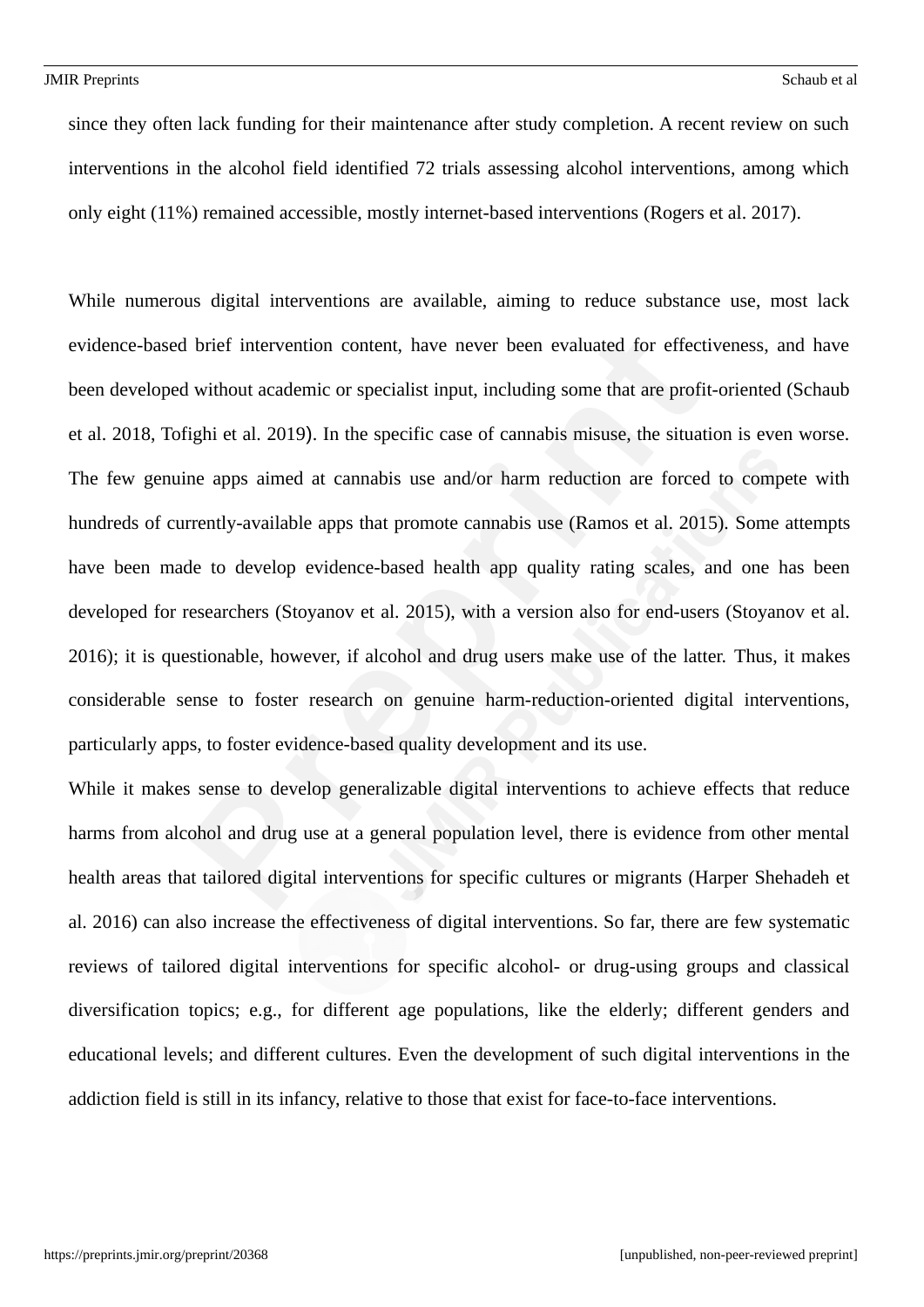### **2. Roadmap for brief digital interventions**

#### **2.1 Aims**

The aim of the roadmap is to propose further steps and provide orientation for researchers and interested practitioners in the ambiguous literature and complexity of current brief digital interventions for the coordinated, systematic development of a knowledge base to facilitate the effective development and application of digital interventions.

#### **2.2 Methods**

Members of the e-INEBRIA SIG represent six European countries, have developed and evaluated digital interventions for alcohol and other drugs, and regularly exchange and plan further research at the INEBRIA annual conference. We developed a preliminary roadmap during the last INEBRIA pre-conference workshop in 2018, in Santiago, Chile, and refined it during subsequent bi-monthly telephone conferences and e-mail exchanges. Next, the list was organized into four main topic groups and, once again, commented upon by our group.

#### **2.3 Topics**

#### **Evaluation of effective implementation modalities**

- Continue evaluation research efforts (start to construct an ongoing collection of overall data sets for individual patient data IPD meta-analyses; begin with meta-analyses for different interventions and target groups)
- Investigate which elements make digital interventions more effective, particularly to identify components that improve adherence, enhance motivation and/or promote sustained behaviour change.
- Investigate how brief digital interventions should be integrated and can enhance different forms of blended or face-to-face treatments for alcohol and drug use disorders (with continuous electronic monitoring or personalized feedback; investigate where the potentials and limitations of motivational interviewing are).
- Investigate the complementarity between anonymous applications in public health context and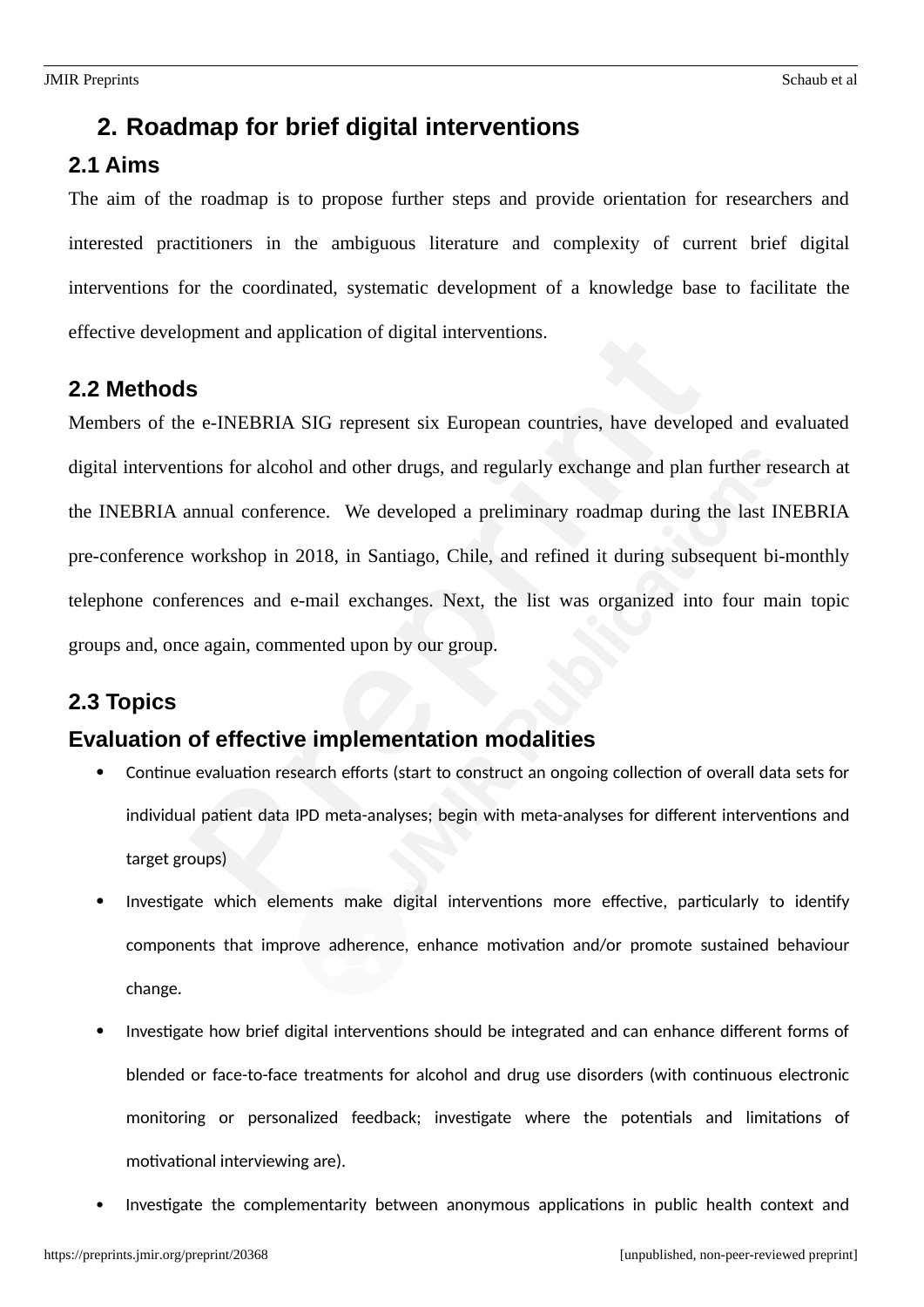clinical setting applications in hazardous/harmful use recognition and identification, behavioural change support and continued harm reduction.

- Investigate public health and clinical applications for specific vulnerable populations (gender, age, cultural issues, personal differences, differences in contexts and settings, etc.).
- Develop a core set of validated outcome measures suitable for use in digital brief intervention research, depending on the targeted substance.

#### **Diversification and cultural sensitivity**

- Develop and investigate easy to use and tablet-optimised guided and unguided brief interventions for the elderly, with extended content and adapted measures.
- Foster the development of culturally-generalizable interventions for newly-industrialised countries, in collaboration with the World Health Organization (WHO) and other relevant international organizations.
- Start to adapt brief digital interventions for specific cultures and minorities, to investigate if cultural adaptation makes a difference in an intervention's acceptance and effectiveness.

#### **Accommodation of new technology**

- Encourage research on novel technologies for brief internet interventions, like chatbots to allow for more interactivity, geo-tagging functions e.g. to warn against places that are risky for relapses or to network with supporting peers or social workers in the immediate proximity at concert events (Schaub et al. 2018).
- Clarify whether and, if so, how brief digital interventions can profit from gamification and for which target groups.
- Develop and investigate just-in-time adaptive brief digital interventions.
- Make use of big data technologies e.g. as an additional data source for missing data within a classical randomized controlled trial or to derive a natural additional control group in addition to existing groups in a classical randomized controlled trial design, as well as use of big data methodologies to gain better access to risk groups with brief digital interventions at population levels.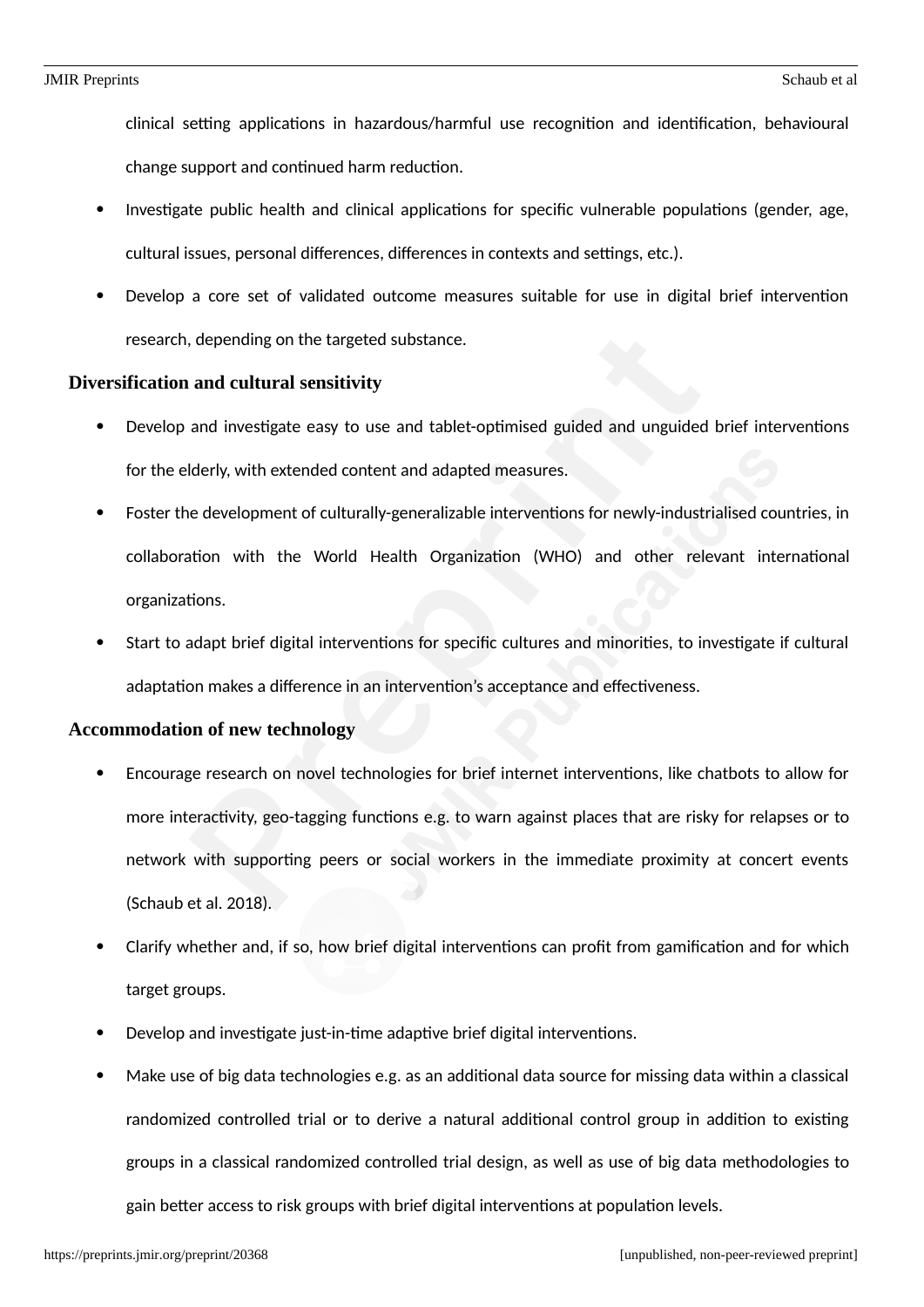Develop an evidence base on effective implementation strategies, where training and support and financial incentives are the most effective strategies for implementing face-to-face brief interventions.

#### **Intervention quality and safety management**

- Develop quality criteria for digital interventions to change alcohol use and illicit drug use and promote harm reduction.
- Develop a directive on collaboration between research and commercial interests, particularly for publicly funded organizations and private collaborations.
- Further develop the already-initiated taxonomy for describing brief digital interventions in a standardized way.
- Develop best practices for professionals working with brief digital interventions.
- Keep abreast of ongoing quality developments, like genuine health app rating websites.

#### **3. Discussion**

While this roadmap provides orientation to current developments in the field, it is also considered a starting point. It will need updating and ongoing promotion at future meetings, conferences, and publications. Moreover, we must ensure that the points of our roadmap will be followed by actions. Therefore, we plan to continue our discussions between future INEBRIA conferences, but also during symposia and workshops at these conferences, as well as at related conferences like the conference of the International Society of Internet Interventions (ISRII) and the conferences of the International Society of Behavioral Medicine (ISBM), where alcohol and drug use can be linked to relevant developments in digital interventions (ISRII), epidemiology and interventions for healthrelated behaviors and chronic conditions (ISBM).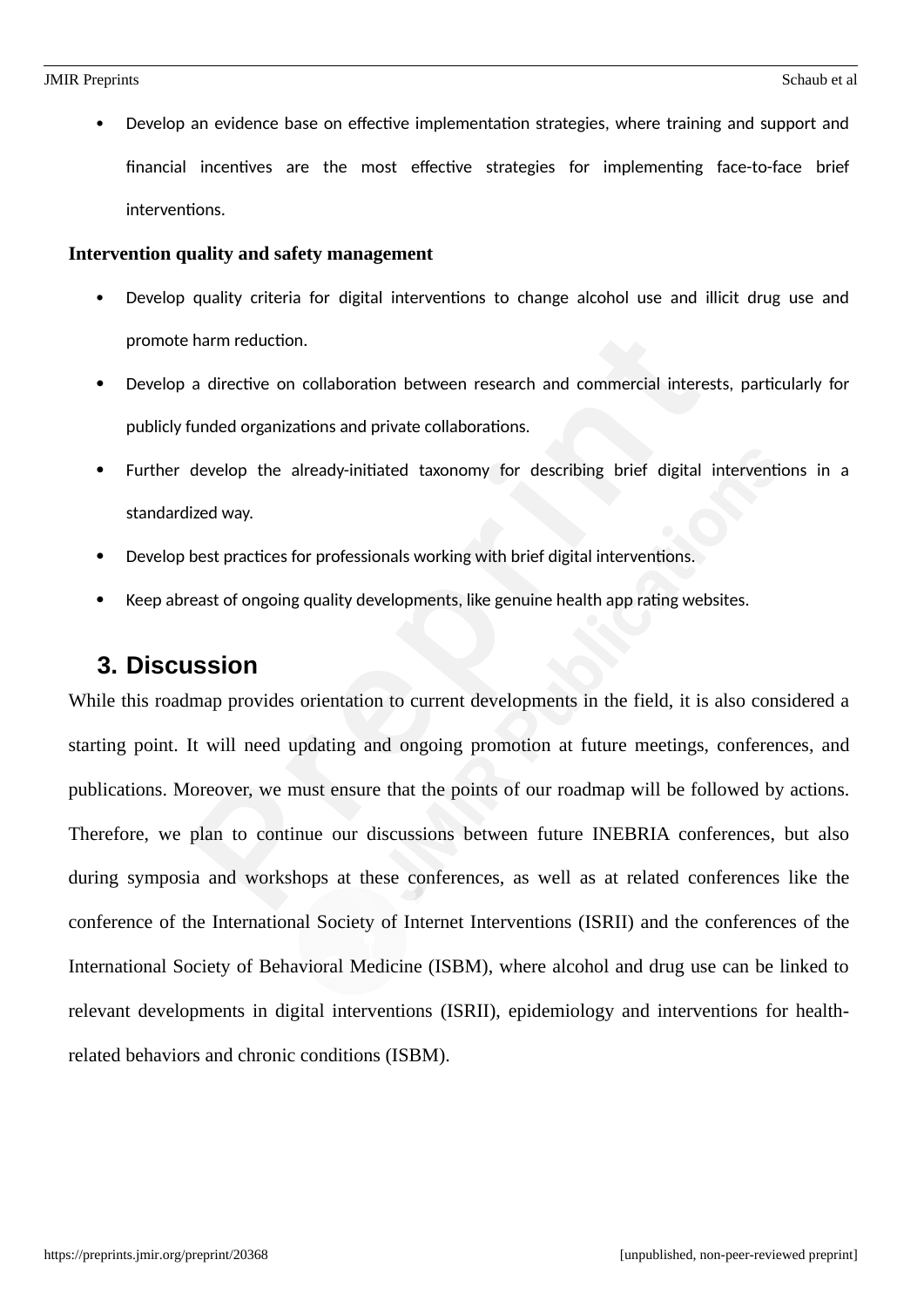#### **4. Conclusions**

The roadmap proposed by the e-INEBRIA SIG on digital interventions is a starting point that indicates relevant next steps. It also provides orientation for researchers and interested practitioners in the ambiguous literature and complexity of current digital interventions. Moreover, it calls for actions to coordinate our efforts towards research and evidence-based implantation dealing with these vast developments.

#### **5. References**

- 1. Riper, H., Hoogendoorn, A., Cuijpers, P., Karyotaki, E., Boumparis, N., Mira, A., Andersson, G., Berman, A.H., Bertholet, N., Bischof, G., Blankers, M., Boon, B., Boß, L., Brendryen, H., Cunningham, J., Ebert, D., Hansen, A., Hester, R., Khadjesari, Z., Kramer, J., Murray, E., Postel, M., Schulz, D., Sinadinovic, K., Suffoletto, B., Sundström, C., de Vries, H., Wallace, P., Wiers, R.W., Smit, J.H. (2018). Effectiveness and treatment moderators of internet interventions for adult problem drinking: An individual patient data metaanalysis of 19 randomised controlled trials. *PLoS Medicine, 15*(12), e1002714. doi: 10.1371/journal.pmed.1002714
- 2. Boumparis, N., Loheide-Niesmann, L., Blankers, M., Ebert, D.D., Korf, D., Schaub, M.P., Spijkerman, R., Tait, R.J., Riper, H. (2019). Short- and long-term effects of digital prevention and treatment interventions for cannabis use reduction: A systematic review and meta-analysis. *Drug and Alcohol Dependence, 200*, 82-94. doi: 10.1016/j.drugalcdep.2019.03.016
- 3. Boumparis, N., Karyotaki, E., Schaub, M.P., Cuijpers, P., Riper, H. (2017). Internet interventions for adult illicit substance users: a meta-analysis. *Addiction, 112*(9), 1521-1532. doi: 10.1111/add.13819
- 4. Rogers, M.A., Lemmen, K., Kramer, R., Mann, J., Chopra, V. (2017). Internet-delivered health interventions that work: Systematic review of meta-analyses and evaluation of website availability. *Journal of Medical Internet Research, 19*(3), e90. doi: 10.2196/jmir.7111
- 5. Schaub, M.P., Yi-Chen, L.J., Pirona, A. (2018). *m-Health applications for responding to drug use and associated harms.* EMCDDA PAPERS. Brussels: Publications Office of the European Union. ISBN: 978- 92-9497-368-9.
- 6. Tofighi, B., Chemi, C., Ruiz-Valcarcel, J., Hein, P., Hu, L. (2019). Smartphone Apps Targeting Alcohol and Illicit Substance Use: Systematic Search in in Commercial App Stores and Critical Content Analysis. *JMIR Mhealth and Uhealth, 7*(4), e11831. doi: 10.2196/11831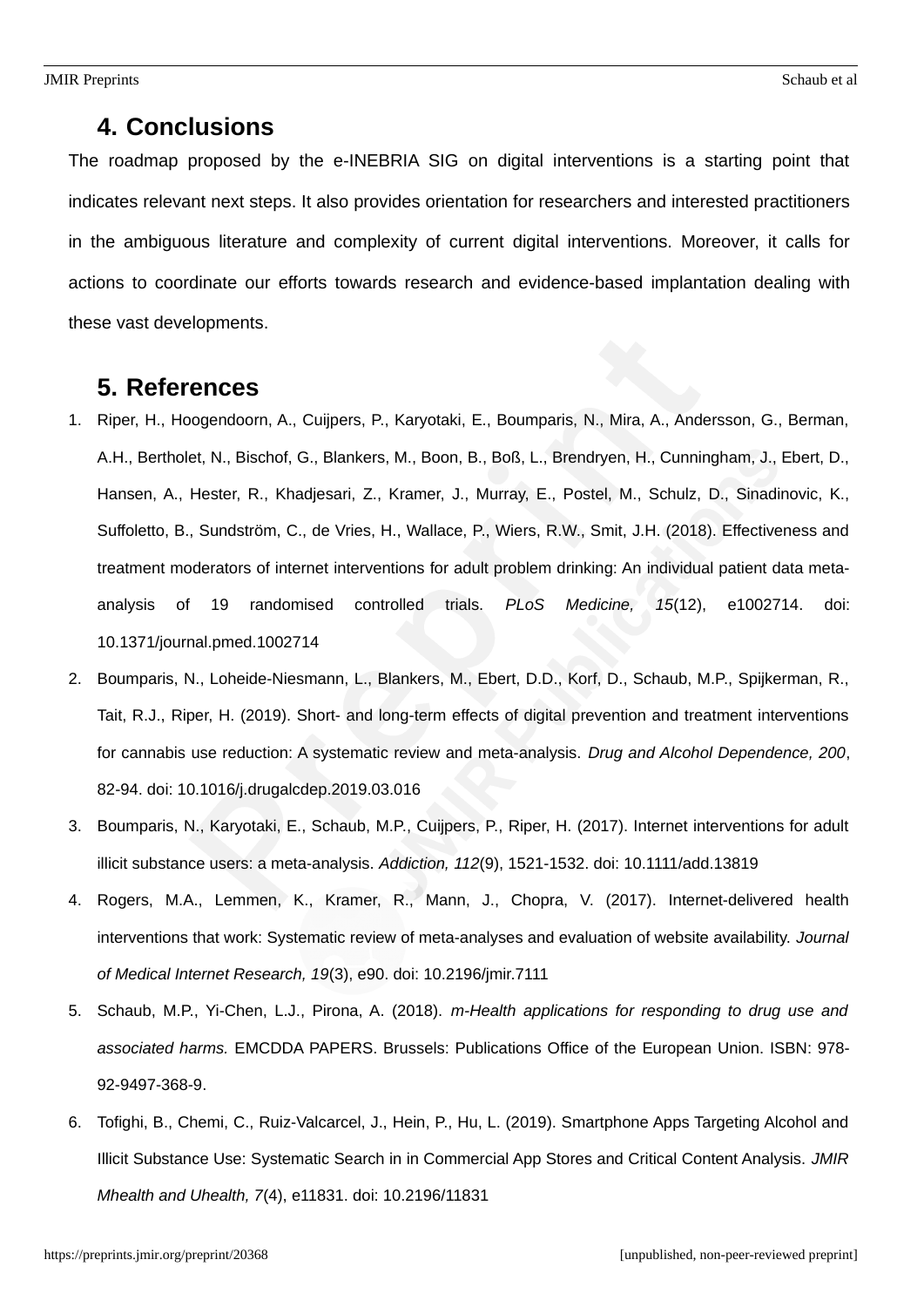- 7. Ramo, D.E., Popova, L., Grana, R., Zhao, S., Chavez, K. (2015). Cannabis Mobile Apps: A Content Analysis. *JMIR Mhealth and Uhealth, 3*(3), e81. doi: 10.2196/mhealth.4405
- 8. Stoyanov, S.R., Hides, L., Kavanagh, D.J., Zelenko, O., Tjondronegoro, D., Mani, M. (2015). Mobile App Rating Scale: A New Tool for Assessing the Quality of Health Mobile Apps. *JMIR Mhealth and Uhealth, 3*(1), e27. doi: 10.2196/mhealth.3422
- 9. Stoyanov, S.R., Hides, L., Kavanagh, D.J., Wilson H. (2016). Development and Validation of the User Version of the Mobile Application Rating Scale (uMARS). *JMIR Mhealth and Uhealth, 4*(2), e72. doi: 10.2196/mhealth.6419
- 10. Harper Shehadeh, M., Heim, E., Chowdhary, N., Maercker, A., Albanese, E. (2016). Cultural Adaptation of Minimally Guided Interventions for Common Mental Disorders: A Systematic Review and Meta-Analysis. *JMIR Mental Health, 3*(3), e44. doi: 10.2196/mental.5776

# **List of abbreviations**

**e-INEBRIA SIG**: Special Group on digital interventions from the *International Network on Brief*

*Interventions for Alcohol & Other Drugs (INEBRIA)*

**IPD:** Individual patient data (meta-analysis)

# **Declarations**

# **Ethics approval and consent to participate**

Not applicable.

#### **Consent for publication**

Not applicable.

# **Availability of data and material**

Not applicable.

# **Funding**

None.

#### **Authors' contributions**

MPS and HR had the initial idea behind this roadmap; MPS prepared the first draft of the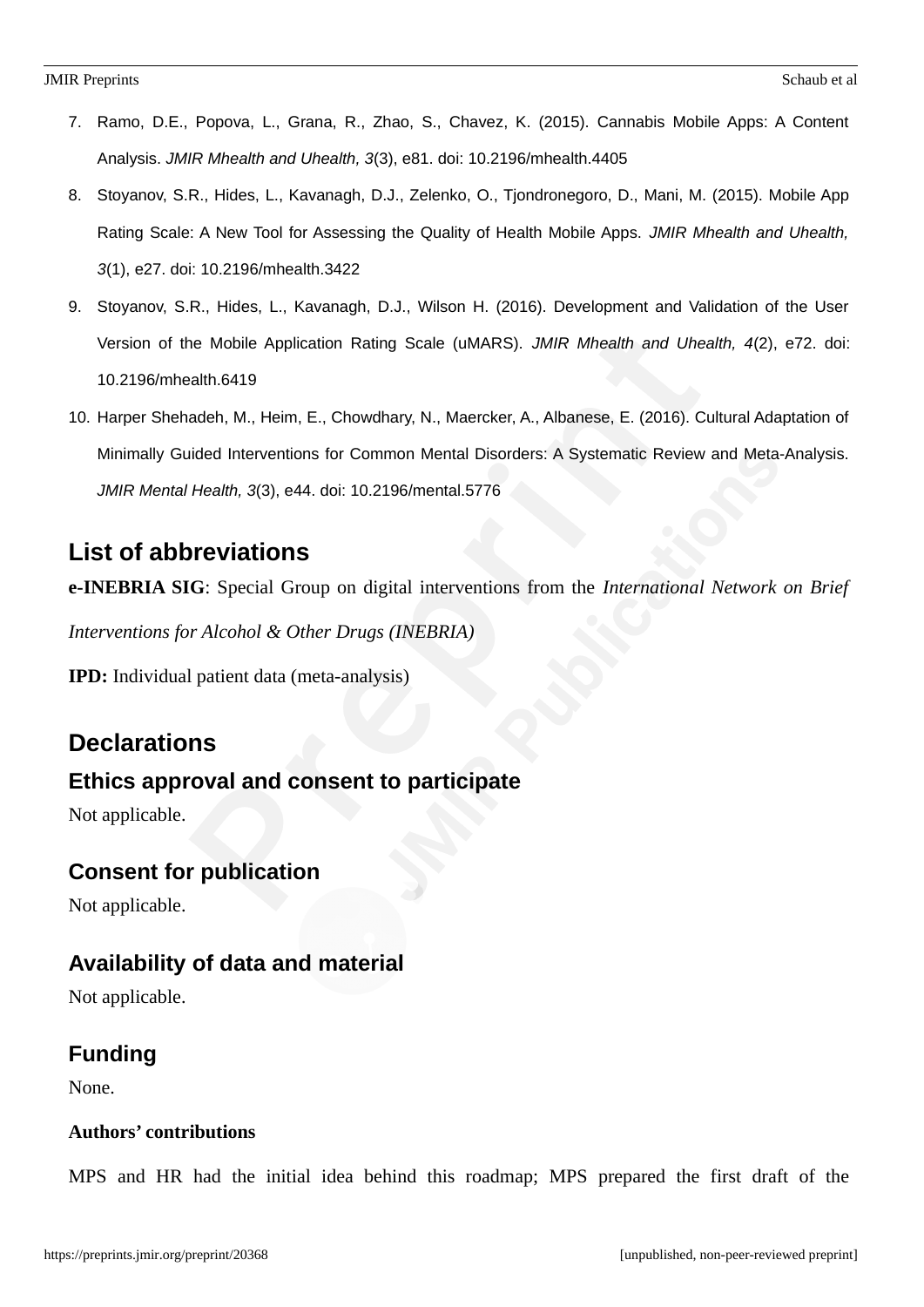#### JMIR Preprints Schaub et al

manuscript; and all authors contributed to the manuscript.

# **Acknowledgements**

None.